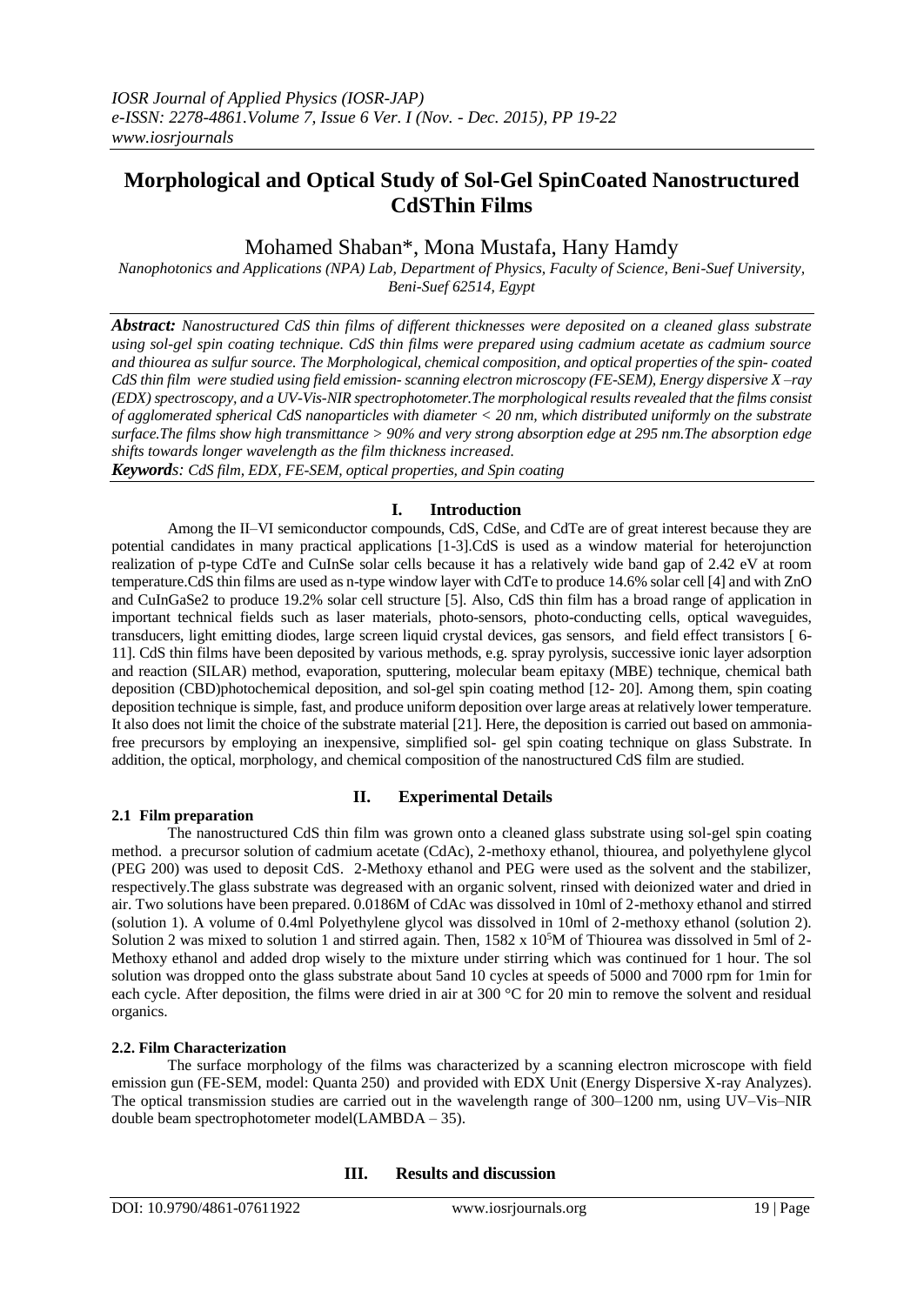#### **3.1. Morphological analysis**

The morphological properties of the deposited nanostructured CdS film on the glass substrate are studied. Figure 1 shows top view FE-SEM images at two different magnifications These images show a relatively high density of tiny CdS nanoparticles that are agglomerated to form a nanostructured thin film. These nanoparticles are assembled to uniformly covering the overall surface of the substrate with a good adherence. These CdS nanoparticles are spherical in shape with a particle diameter less than 20 nm.



**Figure 1. Top view FE-SEM images of the nanostructured CdS thin film deposited onto a glass substrate.**

### **3.2. Chemical Composition**

Figure 2 shows the energy dispersive X-ray (EDX) spectrum of the deposited CdS nanostructured film on the glass substrate. This EDX spectrum clearly shows two peaks relevant to Cd at 3.13 and 3.3 keVand a peak relevant to S at 2.307 keV.Because EDX has a large interaction volume ( $\geq \mu m$  in SEM), thus, we detect Si, O, Na, C, and Mg signals from the glass substrate because the thicknesses of the CdS film is less than the interaction volume.The quantitative EDX analysis of the nanostructured CdS film is shown in Table 1. The quantitative analysis of the CdS is 91.8 wt% (66.4 At%) Cd and 8.2 wt% (23.6 At%) S. These ratios indicate Sulphur deficiency in the film. This may be ascribed to the higher sulphur affinity towards oxygen, so it might have converted to  $SO_2$  and then evaporated. Also, this may be a result from the conversion of CdS to CdO during the drying at 300 °C. This may be confirmed by the existence of the strong O signal. However, EDX result reveals that the deposited films are close to the nominal composition of CdS.



**Figure 2. EDX spectra of spin coated nanostcturedCdS thin film.**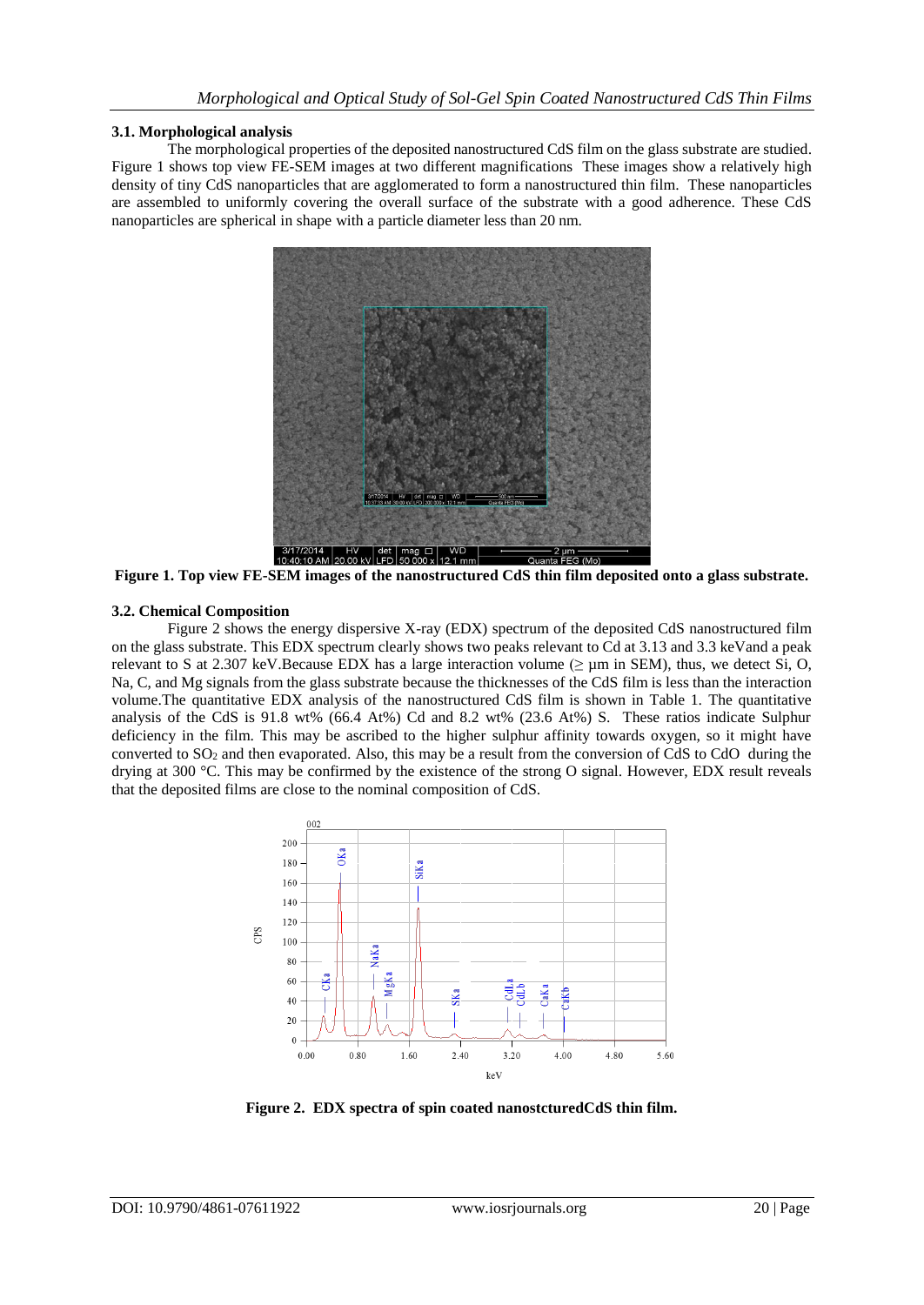| Table 1. Quantitative analysis of EDX spectrum |       |        |        |        |
|------------------------------------------------|-------|--------|--------|--------|
| Element                                        | (keV) | Mass8  | Error% | Mol%   |
| S K                                            | 2.307 | 1.20   | 1.29   | 1.75   |
| Mg K                                           | 1.253 | 2.09   | 0.58   | 4.04   |
| Ca K                                           | 3.690 | 3.22   | 2.01   | 3.77   |
| Na K                                           | 1.041 | 6.94   | 0.42   | 7.09   |
| C K                                            | 0.277 | 8.80   | 0.23   | 34.40  |
| Cd L                                           | 3.132 | 13.56  | 2.69   | 5.66   |
| Si K                                           | 1.739 | 25.89  | 0.92   | 43.27  |
| $\circ$                                        |       | 38.30  |        |        |
| Total                                          |       | 100.00 |        | 100.00 |

#### **3.3. Optical properties**

The optical transmission of the CdS films of different thicknesses were measured in the wavelength range of 300–1200 nm using the UV-Vis -NIR spectrophotometer at room temperature. These films showhightransparency>80% in the visible range for the films of high thickness (10 cycles) which enhanced to 95% for the films of small thickness. For IR range, almost the transmission % is constant and very close to unity. In addition, below 400 nm there is a sharp fall in the T of the films and very strong absorption band centered around 350 nm for all films. The transmission edge of this band is shifted toward longer wavelengths ( red shifted) and the bandwidth increased as the film thickness increased, as shown in the inset ofFigure 3.The sharpness of this band confirms the good optical band edge property. The absorption bands of these nanostructured films show strong blue shift (>100 nm) compared to that of the bulk CdS films that previously deposited using ultrasonic spray pyrolysis technique and sol-gel spin coating method[20, 22], in addition, these films show higher transmittance than the previously reported data. This suggests that the fabricated nanostructured films can be used efficiently in different applications including photovoltaic devices.



**Figure 3. Transmittance spectra ofnanostructuredCdS thin films with different thicknesses.**

### **IV. Conclusions**

Cadmium sulphide thin films of different thicknesses were deposited onto glass substrates by the sol-gel spin coating technique. The morphological studies reveal the self-agglomeration of spherical CdS nanoparticles with a diameter less than 20 nm to form nanostructured CdS thin film with high quality. The density of the nanoparticles is very high and uniformly covering the overall glass surface with good adherence.EDS spectrum confirms the presence of 91.8 % Cd and 8.2% S in the prepared sample. The high optical transparency ( $>$  90%) of the deposited spin coated CdS films make them a potential candidate for window material in solar cell applications.

### **Acknowledgment**

This work is partially supported by the Egyptian Academy for Scientific Research & Technology through a project under the title "Realization and Characterization of Nanostructure for Solar Energy Applications"